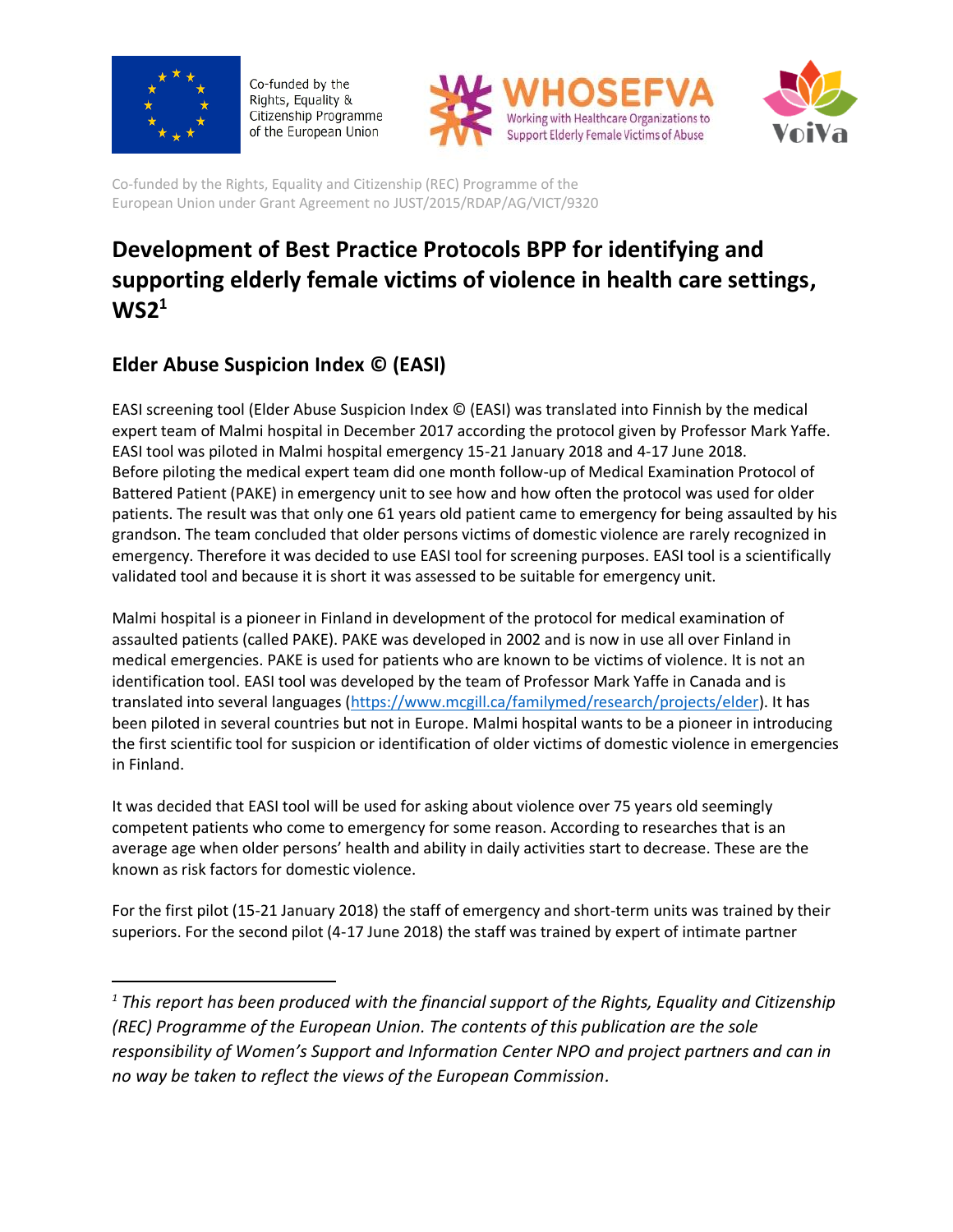





Co-funded by the Rights, Equality and Citizenship (REC) Programme of the European Union under Grant Agreement no JUST/2015/RDAP/AG/VICT/9320

violence (Sirkka Perttu). EASI tool training was held in Malmi hospital 23 and 30 May 2018. In total 39 professionals was trained to use EASI tool.

In two pilots 26 EASI forms were completed. From them 5 patients told they were suffering at least one form of violence mentioned on the instrument. Violence was threats and physical and sexual violence. 2 patients (older women) refused to answer the questions; one of them was escorted by her adult son and the other one admitted to be a victim but she refused to talk about violence and didn't want any help either.

10 professionals in total from emergency completed feedback questionnaires. They reported that violence is a very sensitive issue for the patients; many of them refused to answer. The experiences of professionals varied:

- "it took surprisingly long time to use the form"
- "very delicate issue for the patients"
- "very much needed to ask"
- "patients didn't want to answer"

In the advocacy meeting held in 6 November 2018 it was decided that Malmi hospital will continue the implementation of EASI tool in daily practice of emergency and short-term units where part of the patients are referred from emergency.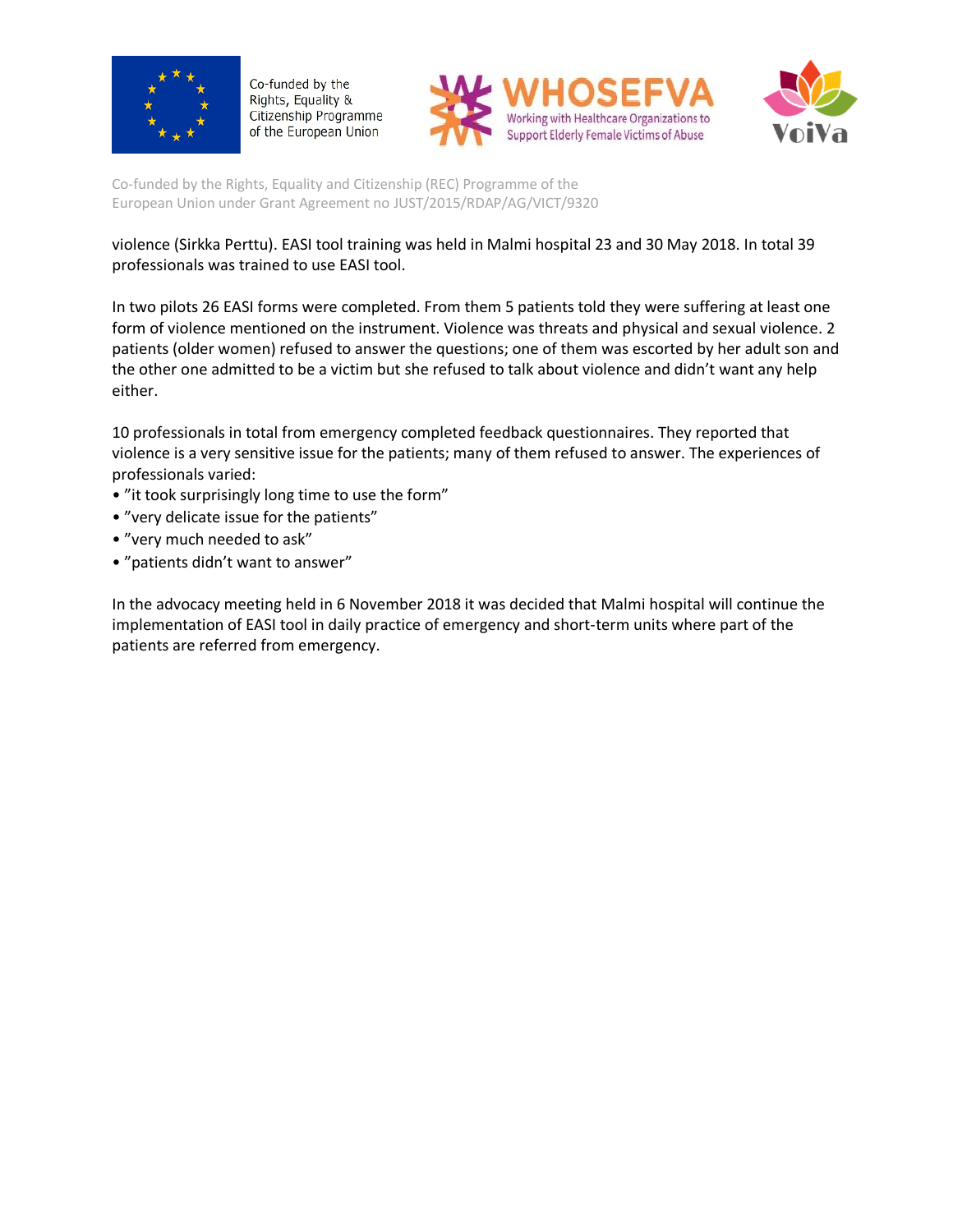





Co-funded by the Rights, Equality and Citizenship (REC) Programme of the European Union under Grant Agreement no JUST/2015/RDAP/AG/VICT/9320

#### The Elder Abuse Suspicion Index © (EASI)

| <b>ELDER ABUSE SUSPICION INDEX © (EASI)</b>                                                                                                                                                                                                                                               |            |           |                |
|-------------------------------------------------------------------------------------------------------------------------------------------------------------------------------------------------------------------------------------------------------------------------------------------|------------|-----------|----------------|
| <b>EASI Questions</b><br>Q.1-Q.5 asked of patient; Q.6 answered by doctor<br>Within the last 12 months:                                                                                                                                                                                   |            |           |                |
| 1) Have you relied on people for any of the<br>following: bathing, dressing, shopping,<br>banking, or meals?                                                                                                                                                                              | <b>YES</b> | <b>NO</b> | Did not answer |
| 2) Has anyone prevented you from getting<br>food, clothes, medication, glasses, hearing<br>aides or medical care, or from being with<br>people you wanted to be with?                                                                                                                     | <b>YES</b> | <b>NO</b> | Did not answer |
| 3) Have you been upset because someone<br>talked to you in a way that made you feel<br>shamed or threatened?                                                                                                                                                                              | <b>YES</b> | <b>NO</b> | Did not answer |
| 4) Has anyone tried to force you to sign<br>papers or to use your money against your<br>will?                                                                                                                                                                                             | <b>YES</b> | <b>NO</b> | Did not answer |
| 5) Has anyone made you afraid, touched<br>you in ways that you did not want, or hurt<br>you physically?                                                                                                                                                                                   | <b>YES</b> | <b>NO</b> | Did not answer |
| 6) Doctor: Elder abuse may be associated<br>with findings such as: poor eye contact,<br>withdrawn nature, malnourishment,<br>hygiene issues, cuts, bruises, inappropriate<br>clothing, or medication compliance issues.<br>Did you notice any of these today or in the<br>last 12 months? | <b>YES</b> | <b>NO</b> | Not sure       |

The EASI was developed\* to raise a doctor's suspicion about elder abuse to a level at which it might be reasonable to propose a referral for further evaluation by social services, adult protective services, or equivalents. While all six questions should be asked, a response of "yes" on one or more of questions 2- 6 may establish concern. The EASI was validated\* for asking by family practitioners of cognitively intact seniors seen in ambulatory settings.

\*Yaffe MJ, Wolfson C, Lithwick M, Weiss D. Development and validation of a tool to improve physician identification of elder abuse: The Elder Abuse Suspicion Index (EASI) ©. Journal of Elder Abuse and Neglect 2008; 20(3) 000-000. In Press. Haworth Press Inc: http: //www.HaworthPress.com © The Elder Abuse Suspicion Index (EASI) was granted copyright by the Canadian Intellectual Property Office (Industry Canada) February 21, 2006. (Registration # 1036459). Posted with permission from Mark Yaffe, November 17, 2009.

Mark J. Yaffe, MD McGill University, Montreal, Canada mark.yaffe@mcgill.ca

Maxine Lithwick, MSW CSSS Cavendish, Montreal, Canada maxine.lithwick.cvd@ssss.gouv.qc.ca Christina Wolfson, PhD McGill University, Montreal, Canada [christina.wolfson@mcgill.ca](mailto:christina.wolfson@mcgill.ca)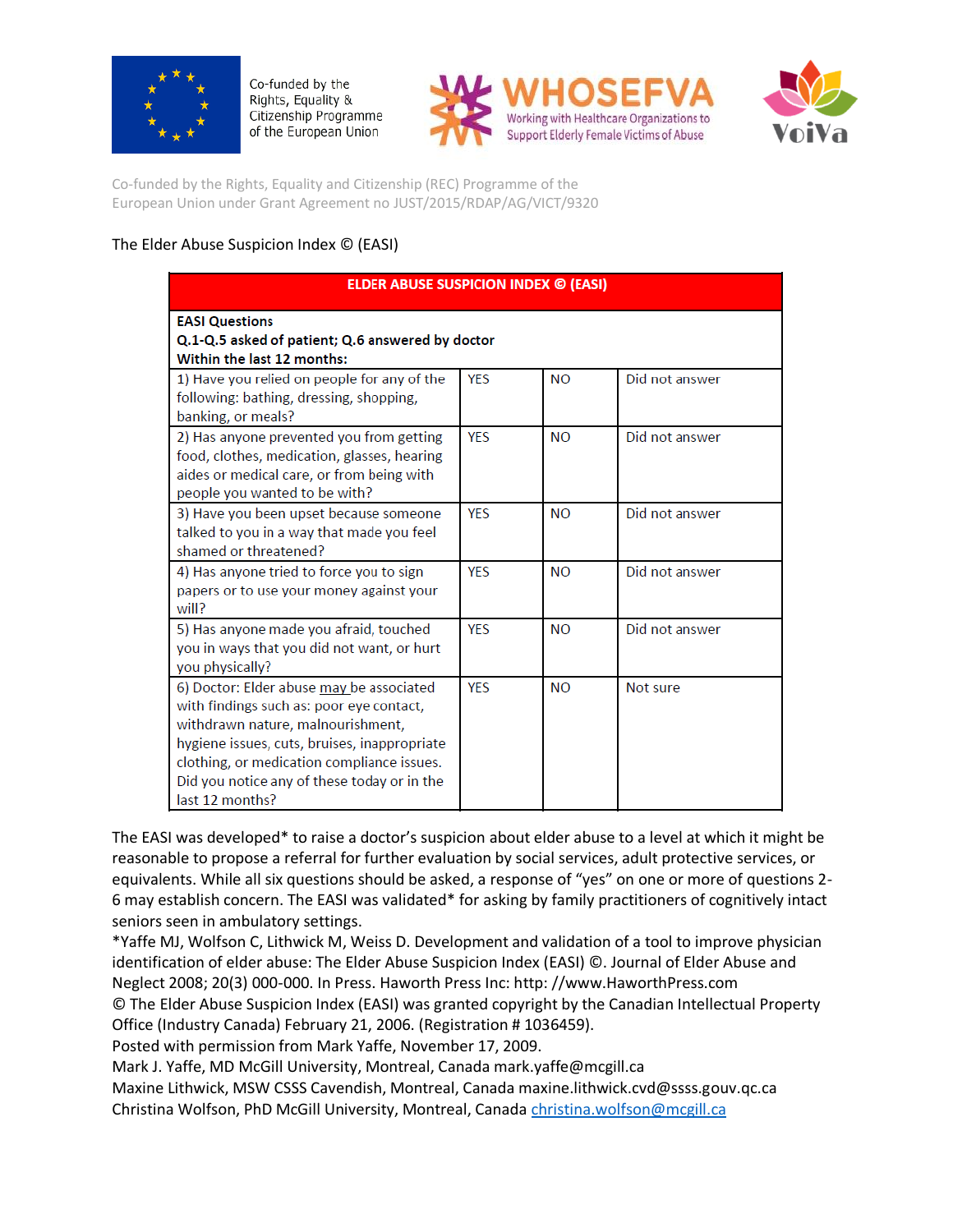





Co-funded by the Rights, Equality and Citizenship (REC) Programme of the European Union under Grant Agreement no JUST/2015/RDAP/AG/VICT/9320

# **Domestic violence enquiry and assessment tool**

Domestic violence enquiry and assessment form of National Institute for Health and Welfare THL developed a tool for routine enquiry of domestic violence in social and health care services. 2010-2011 the form was disseminated in Finland in maternity and child welfare clinics. The form is accompanied by instructions how to use the form and how to ask about violence.

The form contains three selective questions that are first asked from the client:

1. Have you ever experienced physical, psychological or sexual violence or abuse in any of your intimate relationships?

2. Does the violence you experienced still affect your health, well-being, or life management?

3. Is there any physical, psychological or sexual violence or abuse in your current intimate relationships?

#### **If the client/patient answers YES to questions 2 and 3, the professional continues with the following assessment questions**:

What kind of domestic violence have you experienced?

- physical violence (e.g. shoving; hitting; kicking; pulling of hair; banging of head; scratching; tearing; shaking; using a firearm or an edged weapon; threatening with physical violence)
- psychological violence (e.g. subordination; criticism; name-calling; contempt; control; restriction of social interaction; strong jealousy; isolation; breaking of belongings; harming of pets; or threatening with any of these or with suicide, for example)
- sexual violence (e.g. rape; attempted rape; pressuring to different forms of sexual activity; coercing to engage in sex; threatening with sexual violence; sexual degradation; forced pornography; forbidding the use of contraceptives; forced abortion; restricting of sexual selfdetermination)
- abuse or negligence (e.g. depriving dependent children, elderly persons or persons with disabilities of necessary care, assistance or attention; harming another person with medicines, drugs, alcohol, chemicals or solvents)
- economic abuse (e.g. preventing independent use of money; preventing participation in economic decision-making or coercing into giving one's own money to another person's use; threatening or blackmailing with economic abuse)
- cultural or religious violence (e.g. coercing to a religious belief; threatening with violence or committing violence on the basis of religious belief, culture, or family honour; threatening with issues relating to religion).

1. When was the last time you were subjected to the type of domestic violence you have described? (within a day, within a week, within a month, within a year, more than a year ago)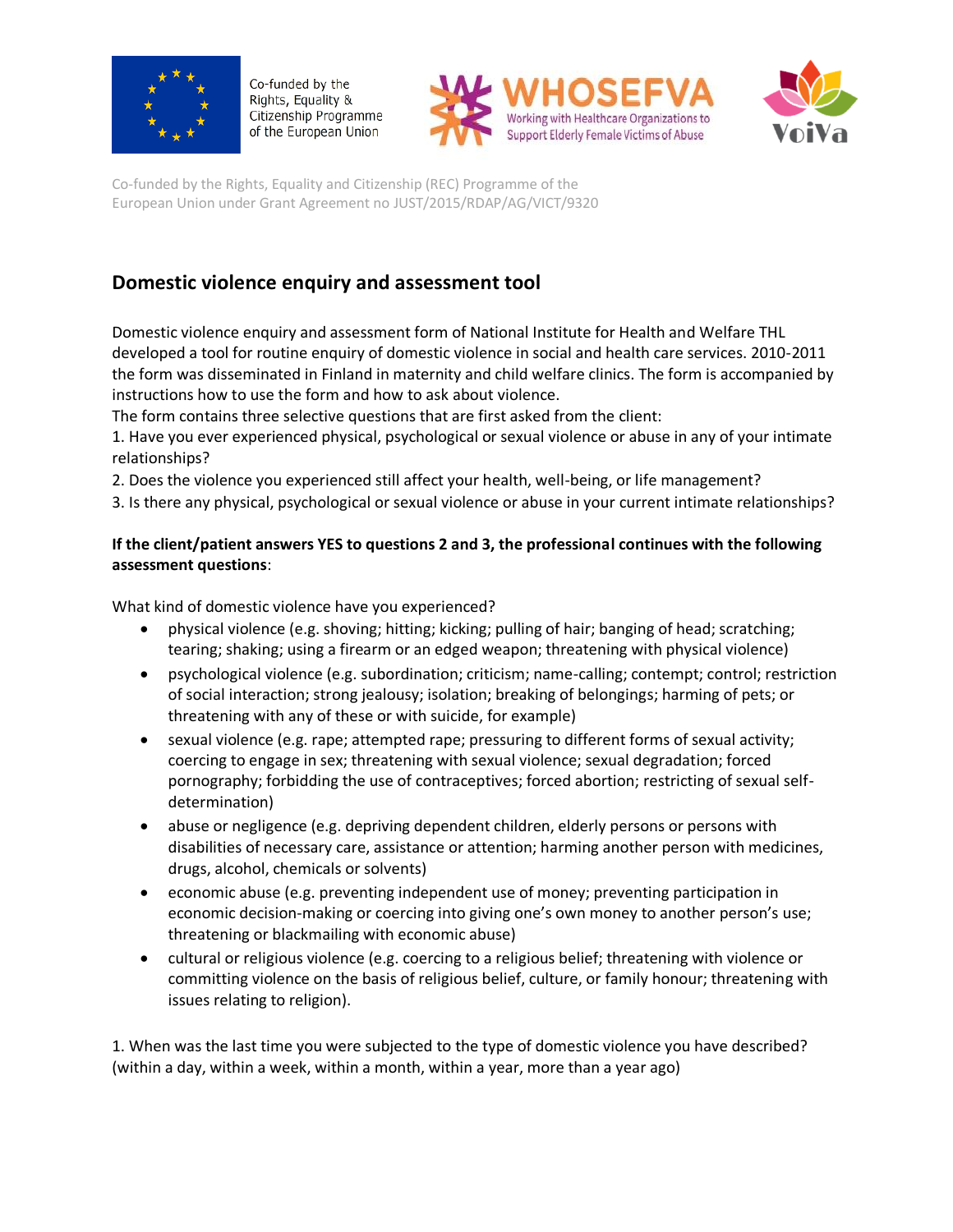





Co-funded by the Rights, Equality and Citizenship (REC) Programme of the European Union under Grant Agreement no JUST/2015/RDAP/AG/VICT/9320

2. How often have you been subjected to domestic violence? (only once, several times, repeatedly, all the time)

3. Who has been violent towards you?

4. Ask this question only if domestic violence is ongoing (Are there any under-aged children in your family who have been exposed to violence?

5. Ask this question only if the client/patient is pregnant. Has your spouse been violent towards you during your pregnancy?

#### **Client's/patient's own assessment** (0 = no effect, 5 = great effect)

On a scale of 0 to 5, how much do you think your current health is affected by the domestic violence you have experienced? Assessment

On a scale of 0 to 5, how much do you think your current well-being is affected by the domestic violence you have experienced? Assessment \_\_\_\_\_\_\_\_\_\_\_\_\_\_ On a scale of 0 to 5, how much do you think your current safety is affected by the domestic violence you have experienced? Assessment \_\_\_\_\_\_\_\_\_\_ What kind of help would you hope to receive? 4

The form continues by the professional's assessment and the list of following measures. [\(https://thl.fi/attachments/kasvunkumppanit/vakivalta/THL\\_lahisuhdevakivalta\\_lomake\\_ENG.pdf\)](https://thl.fi/attachments/kasvunkumppanit/vakivalta/THL_lahisuhdevakivalta_lomake_ENG.pdf)

There is a follow-up of the use of form in health centres but there is no information how it is used in elderly care services.

## **Multi-Agency Model in Preventing Elder Abuse**

A Multi-Agency working group was established in 2013 in Department of Social Services and Health Care of Eastern Service District of Helsinki city. The starting point for development work was a serious violence case the different professionals tried to solve. In assessment process it was found out many problems of multi-agency work. The development work resulted a model called "Good practices on Multi-Agency Model in Preventing Elder Abuse of Helsinki city". The development work was based on case studies and included workshops, planning meetings, work counselling, ethical support and evaluation at different stages of cooperation. In the end of 2018 social and health care of Helsinki city stated to disseminate the model in all the districts by training the professionals.

## **Multi Agency Risk Assessment Conference, MARAC**

MARAC, is used by several municipalities in Finland. ([https://thl.fi/attachments/kasvunkumppanit/MARAK/THL\\_MARAK\\_haitariesite\\_ENG.pdf\)](https://thl.fi/attachments/kasvunkumppanit/MARAK/THL_MARAK_haitariesite_ENG.pdf). The method is efficient – experiences gained in the piloting towns showed that the spiral of recurring violence was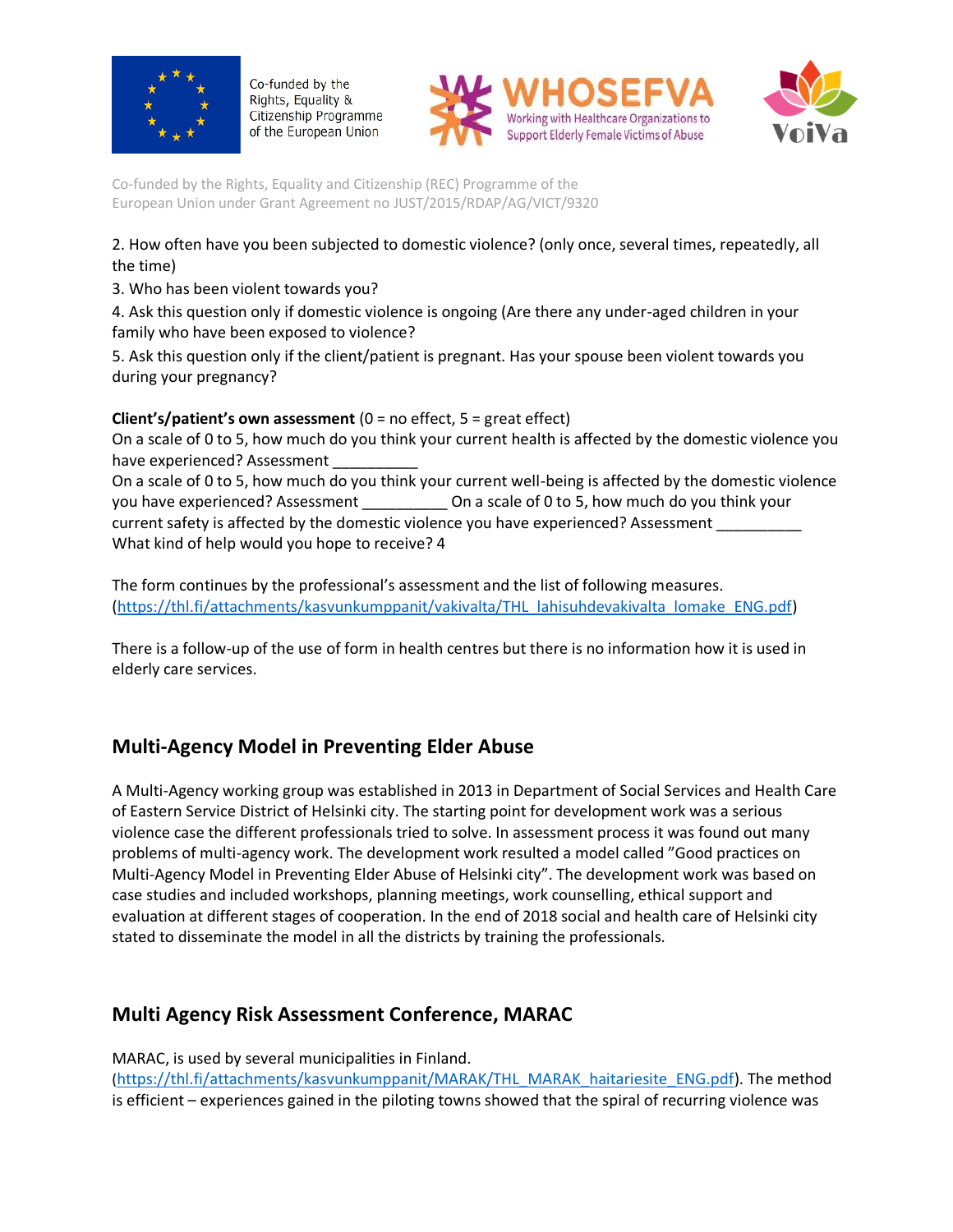





Co-funded by the Rights, Equality and Citizenship (REC) Programme of the European Union under Grant Agreement no JUST/2015/RDAP/AG/VICT/9320

cut in about 80 per cent of the cases. A victim of violence can either seek help his/herself or an official involved in the MARAC process, such as a police officer. A victim only needs to contact one official. After the contact the professionals will have a meeting where they will draw up a safety plan and assign a support person for the victim. The purpose of the safety plan is to take into account the specific needs, hopes and resources of the victim. Examples of possible measures in the safety plan:

- Victims and their children are arranged a place in a shelter
- Victims are provided opportunities for discussion and peer support
- Victims are helped with financial issues, for example with finding a new home
- A restraining order is filed against the offender
- The events are reported to the police

Typical clients in MARAK process are women 25–44 years old. Older women rarely enter the process. The reason can be that the professionals have difficulties to recognize older victims and older victims are reluctant to seek help.

[http://www.julkari.fi/bitstream/handle/10024/134851/YP1703\\_Piispa%26October.pdf?sequence=1&isA](http://www.julkari.fi/bitstream/handle/10024/134851/YP1703_Piispa%26October.pdf?sequence=1&isAllowed=y%20) [llowed=y](http://www.julkari.fi/bitstream/handle/10024/134851/YP1703_Piispa%26October.pdf?sequence=1&isAllowed=y%20) (in Finnish).

### **Resident Assessment Instrument, RAI**

RAI is an international instrument developed by an organization called InterRAI. InterRAI is an international collaborative to improve the quality of life of vulnerable persons through a seamless comprehensive assessment system [\(http://www.interrai.org/\)](http://www.interrai.org/). In Finland the National Institute for Health and Welfare, THL, is part of that international collaborative. THL collects information on the assessed health and social care needs of clients in certain services, e.g. in nursing homes and home care. This data is stored on a database. Information is collected using a multi-disciplinary resident assessment tool, RAI. RAI includes indicators for neglect and abuse. Five indicators are used to measure neglect and abuse. These include:

- the client is afraid of a family member or a carer;
- $\bullet$  the client is exceptionally untidy;
- the client has inexplicable injuries, fractures or burns;
- the client is being neglected, battered or abused;
- movement/mobility of the client is prevented by any reason.

RAI model is used for the clients who receive regular care and services. RAI assessment has to be done in the beginning of care and during the care every six months. If the health status or situation changes substantially the new RAI assessment will be done. In Finland, 26 per cent of the home care services are using the RAI assessment method. Approximately 6 per cent of homecare clients meet at least one of the five indicators. However, the reliability of this result depends on the perceptions of the professionals.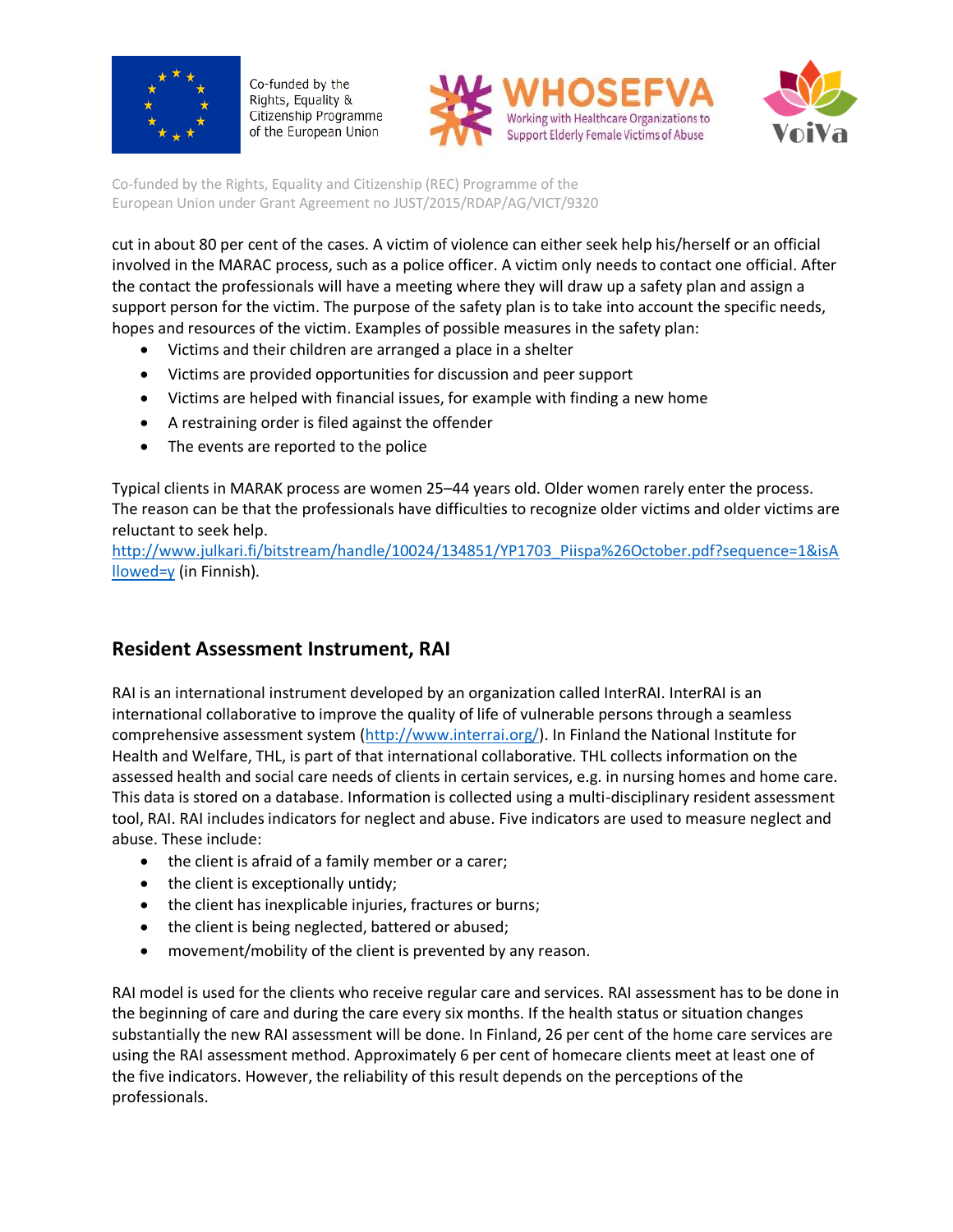





Co-funded by the Rights, Equality and Citizenship (REC) Programme of the European Union under Grant Agreement no JUST/2015/RDAP/AG/VICT/9320

# **Self-monitoring plan of good service and treatment for older persons**

In Finland according to the Social Welfare Act the social service providers should respond to the support needs caused by family violence and abuse (Social Welfare Act 1301/2014. [http://www.finlex.fi/fi/laki/alkup/2014/20141301\)](http://www.finlex.fi/fi/laki/alkup/2014/20141301). The purpose of the act is to enhance the right of the client to good service and treatment in social care. The act has given since the beginning of 2015 an obligation to public and private sector organizations to create a self-monitoring plan. The plan has to be written and public. The meaning of the plan is to secure quality of the service and also tell what will be done if e.g. the safety of the clients/residents is in danger. This written plan helps individual units and health and social care agencies to recognize risk factors and defects in their services and to fix them quickly. The self-monitoring process is based on the idea of risk management. Services and the processes related to the implementation of services are evaluated based on factors of quality and safety of clients/patients. Prevention of elder abuse is part of the required scheme. The scheme increases the safety of both clients/patients and the staff of the organisations. The sceme must be publically available for all service users to see.

From the beginning of 2016, based on Social Welfare Act, it has been compulsory for the workers in social welfare to report any grievances in their work, e.g. such as about risks of the safety of older persons or elder abuse to the authority responsible of the service. The secrecy rules do not forbid the report. If the risk is not corrected promptly the worker has to inform the Regional State Administrative Agency (AVI).

The Act No. 980 /2012 on Supporting the Functional Capacity of the Older Population and on Social and Health Care Services for Older Persons is also an essential operational guideline in helping individual staff members to report cases of elder abuse and provide required help for older people who are at risk of getting abused or neglected. According the act if a health care professional or a person employed by the social service system of the municipality, rescue services in the area, the Emergency Response Centre or the police has been informed of an older person in need of social or health care services who is obviously unable take care of himself or herself, his or her health or safety in the future, the health care professional or employee must confidentiality provisions notwithstanding notify thereof the authority responsible for municipal social welfare. (Finlex 2012. [http://www.finlex.fi/fi/laki/ajantasa/2012/20120980#L5\)](http://www.finlex.fi/fi/laki/ajantasa/2012/20120980%23L5).

National Supervisory Authority for Welfare and Health Valvira, is Finland's national supervising authority on health and social welfare. Valvira's statutory purpose is to supervise and provide guidance to healthcare and social service providers both in private and public sector. By the means of supervision and guidance Valvira ensures the adequacy of services different healthcare professionals and medical facilities provide. Valvira's regular supervision is based on legal data collection from the municipalities and social services, such as older people's residential services. Valvira also starts supervision based on